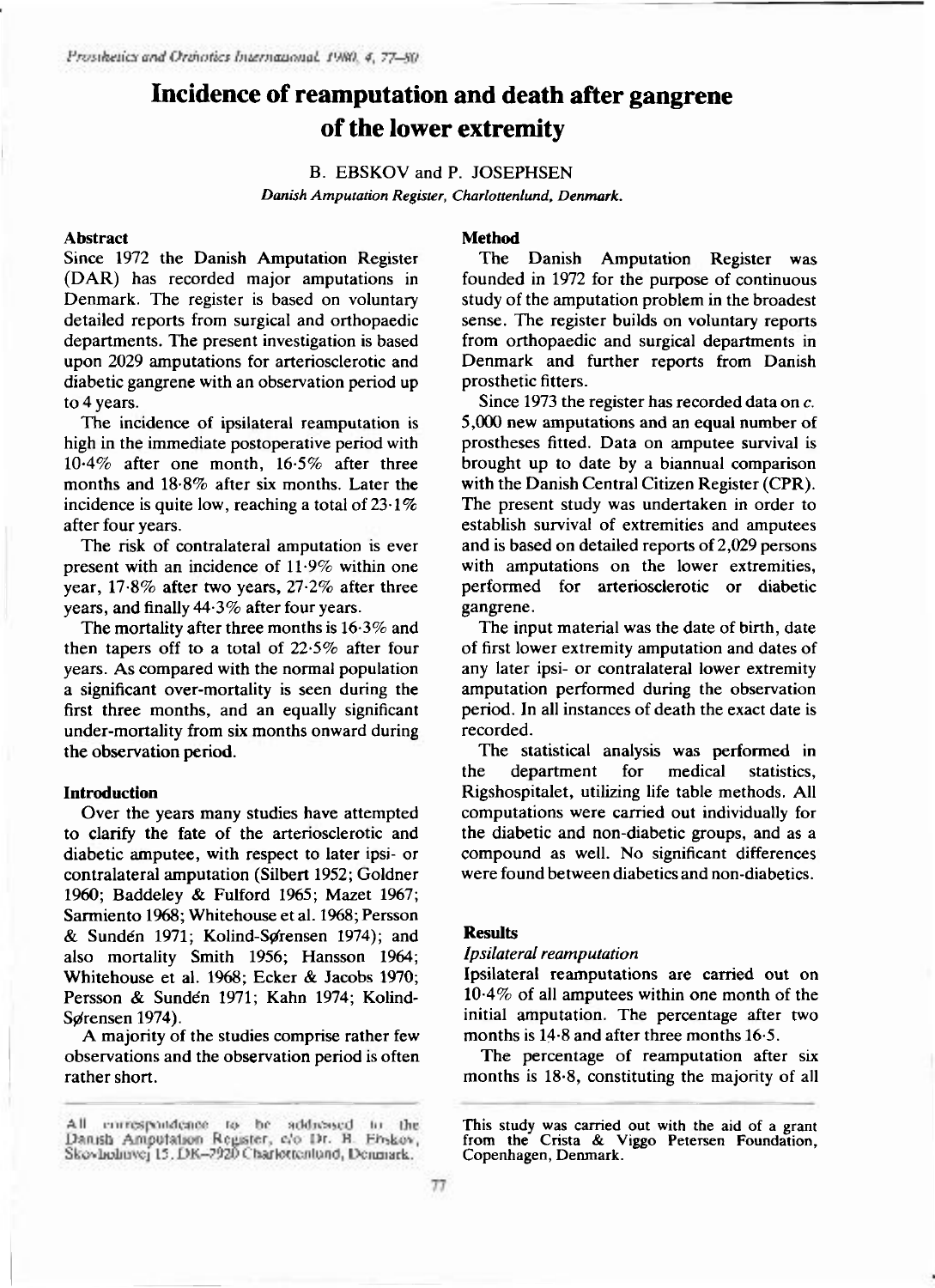ipsilateral reamputations during the observation period (Fig. 1).



**Fig. 1. Ipsilateral reamputation was performed after**  one month in 10.4% of patients, after three months in **16.5% and after six months in 18.8%. Thereafter, until four years from the initial operation, a further 4.3% were reamputated.** 

In fact, from the 7th and 48th postoperative month only a further  $4.3\%$  of the amputee population is reamputated. It seems most probable that by far the majority of ipsilateral reamputations is due to postoperative complications which could not be controlled by conservative means.

Later breakdown of a stump which has healed after the initial amputation seems to be a rather rare occurence in the present material.

#### *Contralateral amputation*

The prognosis for "survival" of the other leg is less optimistic. Whereas the risk of ipsilateral amputation was almost eliminated 6 months after the primary amputation, the "other leg" is at risk as long as the tables are able to predict, with contralateral amputation hitting  $11.9\%$ within the first year,  $17.8\%$  within two years,



**Fig. 2. One year after primary amputation, contralateral amputation in the compound group had been performed in 11.9% of patients, after two years in 17.8%, after three years in 27.2% and after four years in 44.3%. The incidence in diabetic amputees (DM ) after four years was 52.6%, whereas in the non-diabctic group ( ASCL) it was 38%.** 

 $27.2\%$  within three years and  $44.3\%$  less than four vears after the initial amputation (Fig. 2).

A certain difference is seen between the rate of contralateral amputation in arteriosclerotic patients (38%) and diabetic patients  $52.6\%$ ).



**diabetic amputees.** 

#### *Mortality*

The rate of survival was stipulated for the arteriosclerotic and diabetic groups individually and no significant differences were encountered.

The compound survival curve  $(Fig. 3)$ demonstrates an initial "dip" but afterwards a rather linear and not very steep slope. By far the greatest risk of death is encountered within three months following amputation  $(16.6\%)$ , whereas the figures after 1 through 4 years are  $18.4$ ,  $19.2$ ,  $20.3$  and  $22.5\%$ . However further statistical study demonstrates an astounding difference in mortality, as compared to the "normal" population (Fig. 4). Within the first  $3-6$  months a markedly increased mortality is noted in the amputee group—the difference being significant  $(p<0.001)$ . At six months postoperatively the chance of survival is roughly the same as in the



**Fig. 4. A significantly increased mortality among amputees compared with a "normal" population is shown during the first three postoperative months. During the next three months the mortality is the same and after six months a significantly decreased mortality in the amputee group is demonstrated.**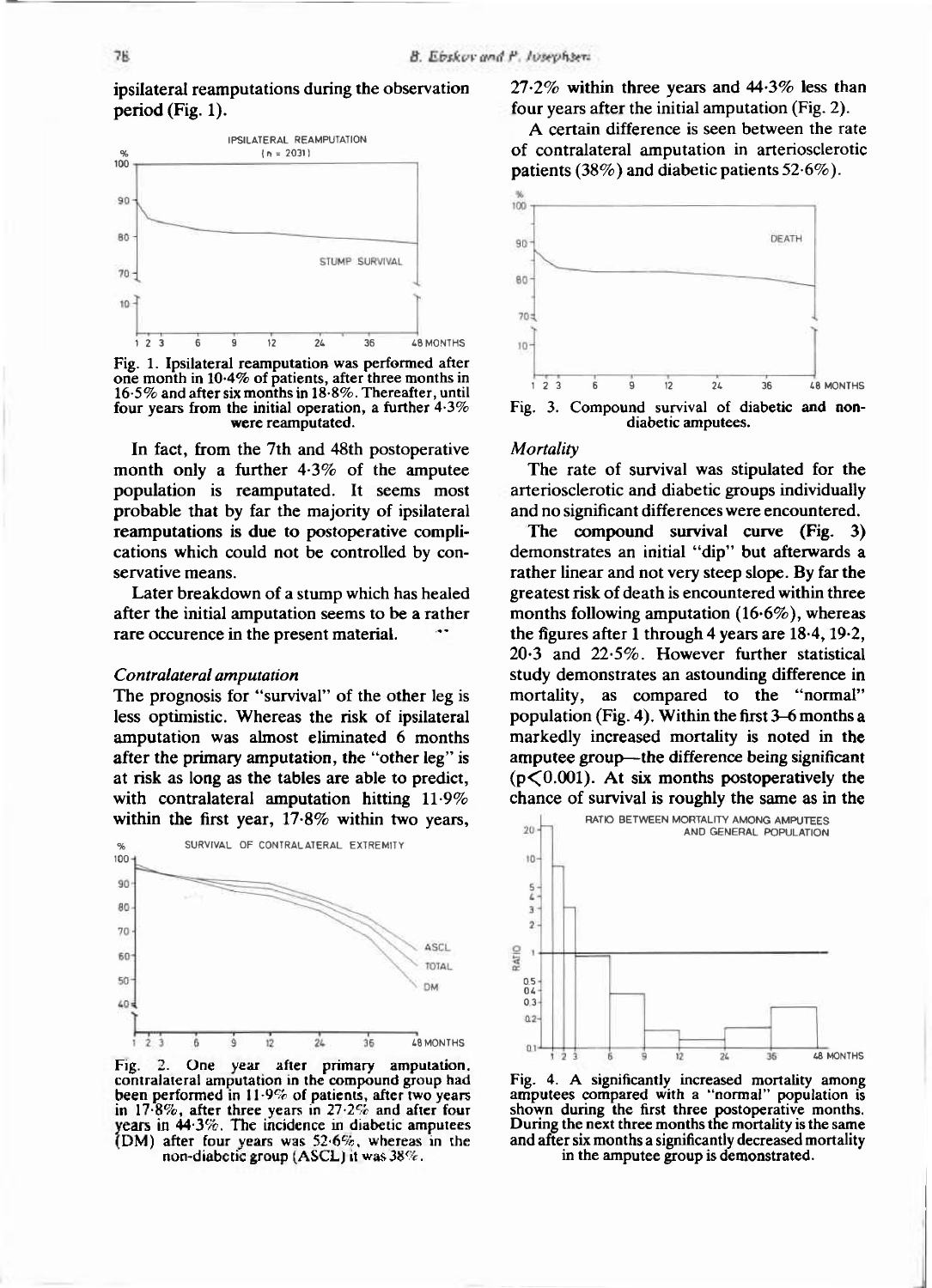normal population, but at any later stage the chances of survival are significantly  $(p<0.001)$ greater in the amputee group. The reasons for this unexpected observation are not known at present, but it is tempting to postulate that the frail and infirm are eliminated through the operative stress, leaving alive the fittest.

The compound fate of patients following the first lower extremity amputation is demonstrated in Fig. 5. After four years  $36.6\%$  of the patients are still alive without further ablative surgery. A further 40.9% have been subjected to ipsilateral reamputation  $(9.5\%)$  or contralateral amputation  $(31.4\%)$ . After four years 22.5% are dead.



**Fig. 5 . Four years after the initial amputation three out of four patients were still alive. Almost half of these had no further amputation. The remainder had been ipsi- or contralaterally amputated at a later stage within the observation period.** 

#### **Discussion**

The incidence of ipsilateral reamputation has been described as ranging from  $7.5\%$  to  $48\%$ (Sarmiento 1968) and from  $12.5\%$  to  $30\%$ (Persson & Sundén 1971).

During the 48-months' observation period a total of  $23.1\%$  of our patients were reamputated.

In our series approximately half the total number of reamputations  $(10.4\%)$  were performed within 1 month of the primary operation, three quarters  $(16.5%)$  after 3 months and almost all  $(18.8\%)$  within 6 months following the initial amputation. From the 7th through the 48th month only a further  $4.4\%$  of the amputee population was reamputated.

No previous study details the exact time of ipsilateral reamputation over a prolonged period of time.

These findings suggest that the majority of ipsilateral reamputations were sequels to an unrealistic primary choice of amputation level and/or postoperative complications such as infection. If the amputation stump survives the initial 6 postoperative months it stands a very good chance of permanency.

In a series of unilateral diabetic amputees Baddeley & Fulford  $(1965)$  recorded  $20\%$ contralateral amputations within three years. The corresponding findings of Silbert (1952) were  $30\%$  after three years and  $51\%$  after five years. Mazet  $(1967)$  in a group of unilateral diabetic amputees computed the risk of contralateral amputation at 10, 20 and  $40\%$  after 1, 2 and 5 years. Goldner  $(1960)$  followed 71 diabetic patients with amputation on one side of whom  $66\%$  eventually developed contralateral lesions; among these two thirds  $(68\%)$  were amputated. The advent of the contralateral lesion was recorded within the 1st—4th years in 23, 61, 72 and  $89\%$  of all. With the stated amputation rate of  $68\%$  this would mean contralateral amputation in  $15.6$ ,  $41.5$ ,  $49$  and  $60.5\%$  of the originally unilateral amputees within the 1st through 4th years.

The above mentioned figures correspond fairly well to those of our series, in particular the general trend is identical, towards a relentlessly increasing risk of contralateral amputation. It should be stressed that whereas the studies referred to were all concerned with diabetic amputees, we found the same tendency in nondiabetics as well.

Many authors operate with the concept "inhospital mortality" or "postoperative mortality" without clearly defining the average duration of the hospitalization.

In contemporary work it has become conventional to substitute "3-month mortality" i.e. the rate of death within  $3$  months following initial surgery. For this reason it is not possible to compare exactly the mortality in different series.

The in-hospital mortality ranges from  $9\%$ (Kahn 1974) over  $11.9\%$  (Persson & Sundén 1971) and  $12\%$  (Smith 1956), through 25% (Kolind-Sørensen 1974). In a nationwide survey of lower extremity amputations in Denmark during 1977 Ebskov (1979) found an average in-hospital mortality of 14%—varying between  $8\%$  and  $21\%$  in different parts of the country. The total number of amputees was 1725 and the average duration of hospitalization was 47 days. In the present series of  $2,029$  amputees  $16.6\%$ were dead within three months following surgery.

As will be seen there is no principal difference in this respect. This compatibility changes when